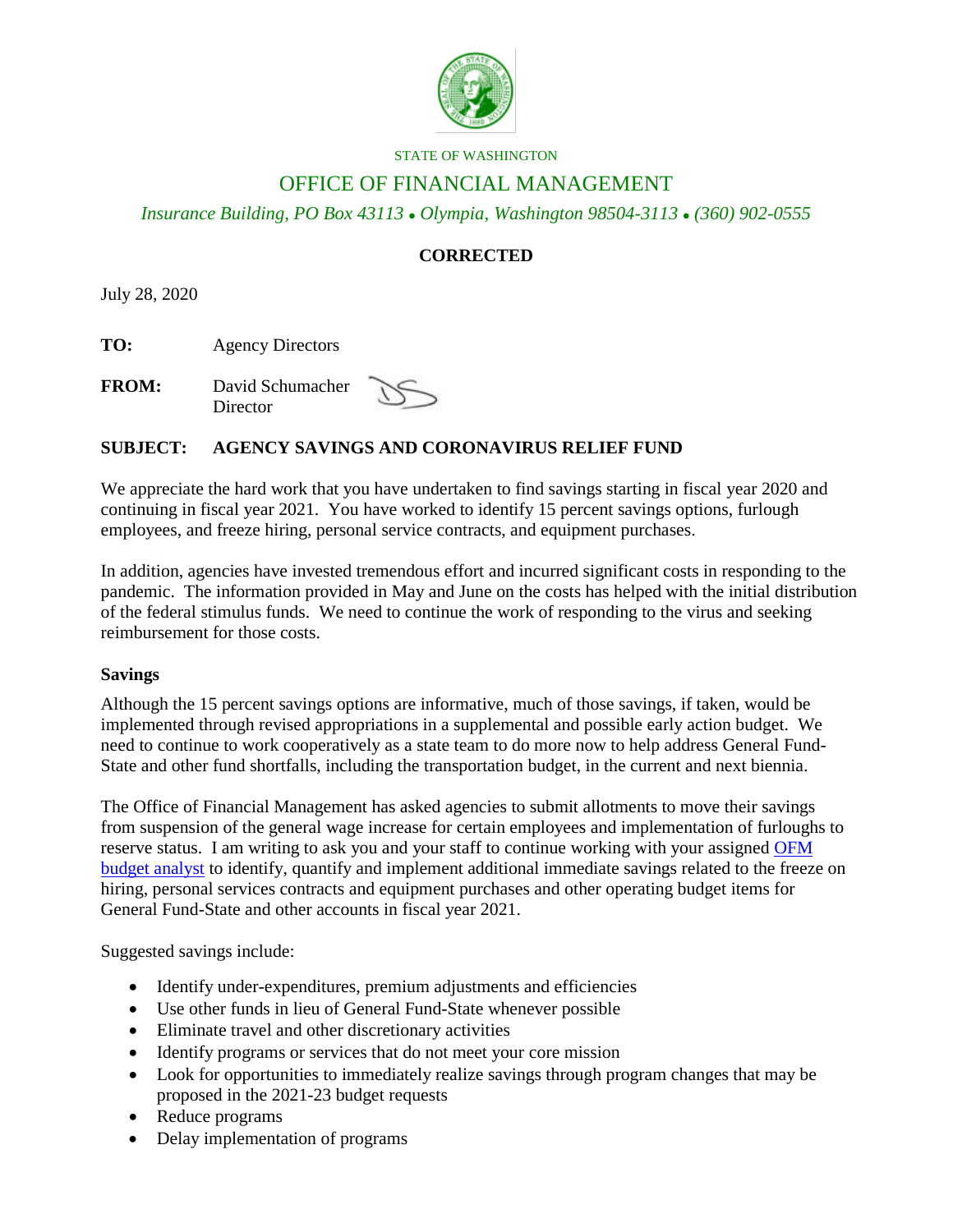Agency Directors July 28, 2020 Page 2 of 2

Please be aware that statutorily required and directed activities may not be discretionary and cannot be postponed, delayed, or eliminated without prior approval from OFM and the Legislature. However, if you believe savings can be realized from a statutorily required activity, please first contact your assigned assistant attorney general and then your OFM analyst.

At this time, do not reduce program eligibility or caseloads. Any savings information will inform OFM and the Legislature on an early action budget, but do not take these savings before you receive authorization.

When deciding upon savings, consider the impact on equitable outcomes for Washingtonians. Be aware of the communities that would be affected by the proposal and how disparities would be impacted.

Submit allotment amendments using the Quarterly Adjustments packet purpose type to place your target amounts from the attachments in "reserve" status with the following titles:

- 1. "Hiring, contract, and equipment purchase freezes"
- 2. "FY 21 Savings" for additional savings which may be implemented immediately.

### **Coronavirus Relief Funds**

By *August 15*, complete the attached spreadsheet to identify any General Fund-State and dedicated account expenses related to the pandemic response so that we can optimize the use of federal funding and lessen the state's financial impact of COVID-19. The time period for the actual and estimated expenses is **March 1, 2020 through December 30, 2020**. Include costs for staff who are substantially dedicated to public health and safety COVID-19 response (see page 1 of the [Coronavirus Relief Fund](https://home.treasury.gov/system/files/136/Coronavirus-Relief-Fund-Frequently-Asked-Questions.pdf)  [Frequently Asked Questions](https://home.treasury.gov/system/files/136/Coronavirus-Relief-Fund-Frequently-Asked-Questions.pdf) and page 3 of the [Coronavirus Relief Fund Guidance for State, Territorial,](https://home.treasury.gov/system/files/136/Coronavirus-Relief-Fund-Guidance-for-State-Territorial-Local-and-Tribal-Governments.pdf)  [Local, and Tribal Governments\)](https://home.treasury.gov/system/files/136/Coronavirus-Relief-Fund-Guidance-for-State-Territorial-Local-and-Tribal-Governments.pdf), and indicate whether you have applied for FEMA-Public Assistance or when you will apply for reimbursement of those expenses. The requests for federal funds previously submitted will also help inform decisions, and this information may update the existing requests.

See the attached **Guidance on Coronavirus Relief Fund and FEMA-Public Assistance** for basic information. The federal website and the Military Department can provide additional information.

If federal funding from the CARES Act or FEMA-Public Assistance is provided to reimburse General Fund-State or the specified dedicated accounts, place the funds in reserve status by submitting an allotment amendment using the "Operating Allocation" packet purpose type.

Although this applies to cabinet agencies, all agencies are urged to participate.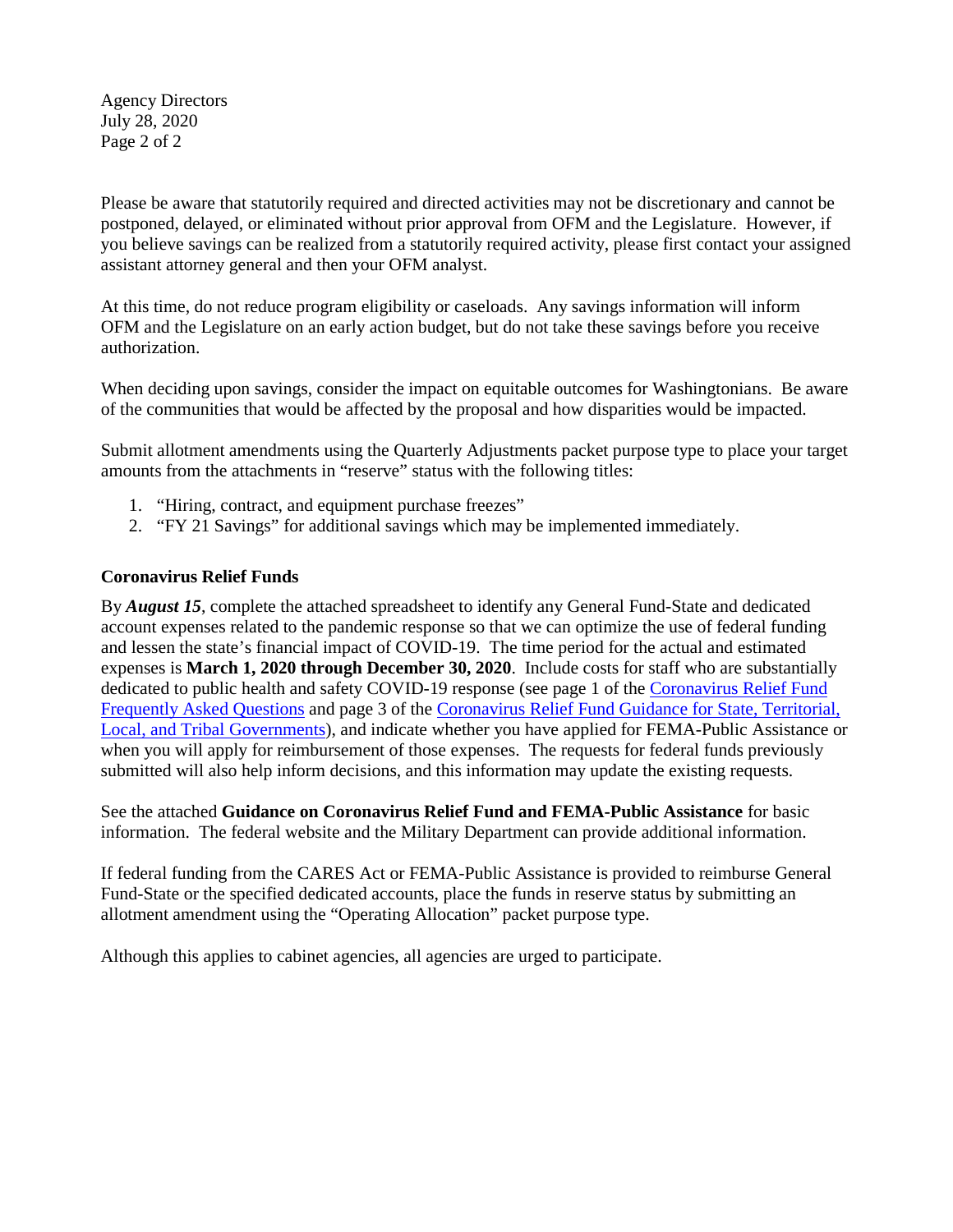# **Guidance on Coronavirus Relief Fund and FEMA-Public Assistance**

## **[FEMA Eligible Assistance](https://www.fema.gov/media-library/assets/documents/187108)** (works best in Chrome or Firefox)

Under the COVID-19 Emergency Declaration described in the link above, FEMA may provide assistance for emergency protective measures including, but not limited to, the following, if not funded by the HHS/CDC or other federal agency. *While some activities listed may be eligible for funding through HHS/CDC, final reimbursement determinations will be coordinated by HHS and FEMA. FEMA will not duplicate any assistance provided by HHS/CDC):*

Management, control and reduction of immediate threats to public health and safety:

- Emergency Operation Center costs
- Training specific to the declared event
- Disinfection of eligible public facilities
- Technical assistance to state, tribal, territorial or local governments on emergency management and control of immediate threats to public health and safety

Emergency medical care:

- Non-deferrable medical treatment of infected persons in a shelter or temporary medical facility
- Related medical facility services and supplies
- Temporary medical facilities and/or enhanced medical/hospital capacity (for treatment when existing facilities are reasonably forecasted to become overloaded in the near term and cannot accommodate the patient load or to quarantine potentially infected persons)
- Use of specialized medical equipment
- Medical waste disposal
- Emergency medical transport

Medical sheltering (e.g., when existing facilities are reasonably forecasted to become overloaded in the near future and cannot accommodate needs):

- All sheltering must be conducted in accordance with standards and/or guidance approved by HHS/CDC and must be implemented in a manner that incorporates social distancing measures
- Non-congregate medical sheltering is subject to prior approval by FEMA and is limited to that which is reasonable and necessary to address the public health needs of the event, is pursuant to the direction of appropriate public health officials and does not extend beyond the duration of the Public Health Emergency
- Household pet sheltering and containment actions related to household pets in accordance with CDC guidelines

Other activities:

- Purchase and distribution of food, water, ice, medicine, and other consumable supplies, to include personal protective equipment and hazardous material suits
- Movement of supplies and persons
- Security and law enforcement
- Communications of general health and safety information to the public
- Search and rescue to locate and recover members of the population requiring assistance
- Reimbursement for state, tribe, territory and/or local government account overtime costs